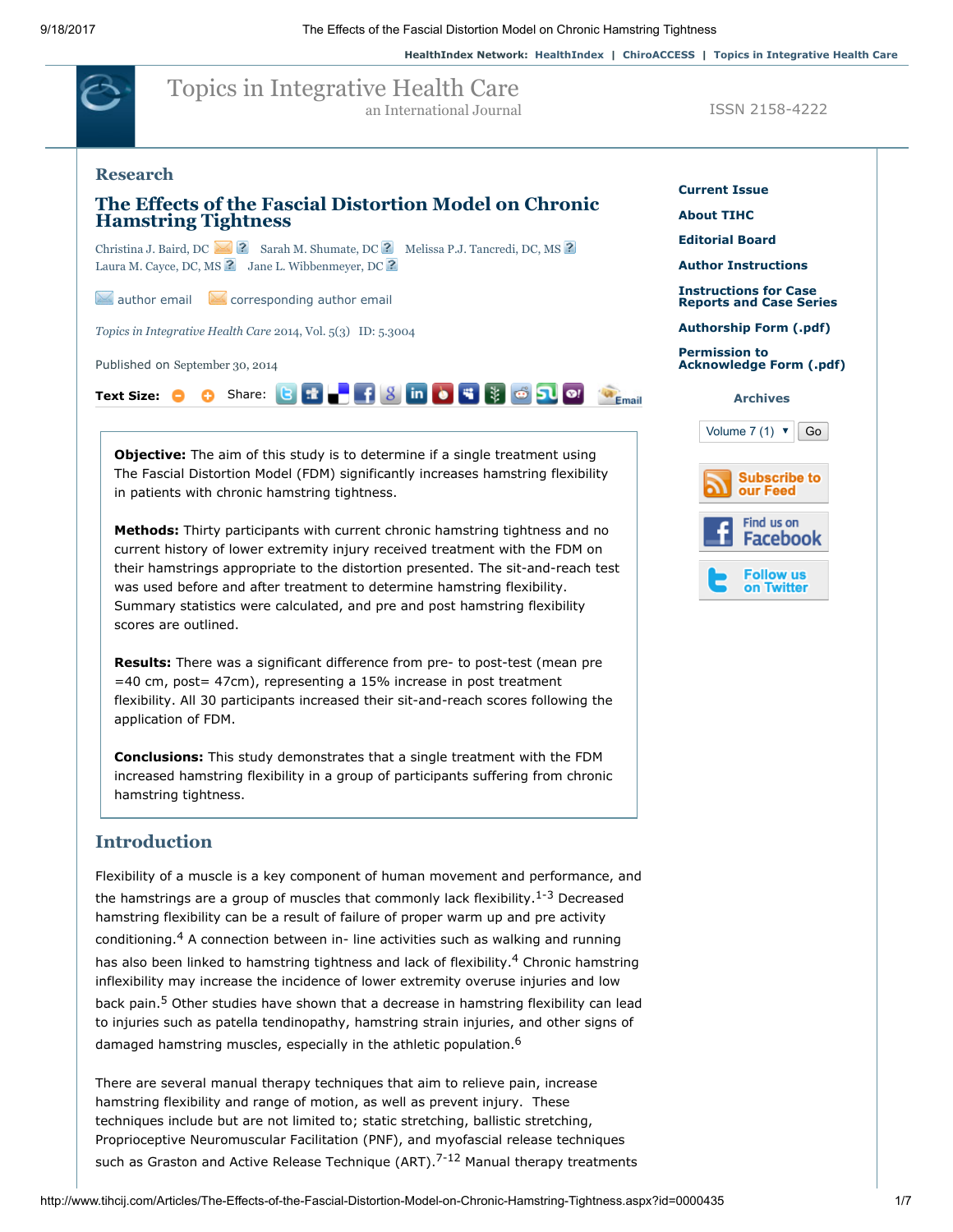9/18/2017 The Effects of the Fascial Distortion Model on Chronic Hamstring Tightness

are also used to increase circulation, stimulate the Golgi tendon organs and proprioceptors to detect stiffness, and activate the lengthening of the muscle tendon unit.<sup>13,14</sup> Myofascial release techniques such as these are often a very effective

approach to treating shortened muscles and tendons.<sup>15</sup> The Fascial Distortion Model is a manual therapy based on an anatomical model developed by Stephen Typaldos DO, in which many musculoskeletal dysfunctions are thought to be the result of specific alterations of the body's fascia and fascial planes. $15$ 

Fascia consists of dense fibrous connective tissue that provides a continuous tissue network. Fascial therapies such as FDM are designed to affect mechanical properties of fascia to improve its ability to adapt to physical stress.<sup>16</sup>

This study looks at the Fascial Distortion Model (FDM) and its effectiveness in treating specific fascial distortions, which, left untreated, can lead to other conditions such as muscle tightness, connective tissue alteration, and possible further injury. The Fascial Distortion Model was developed by Typaldos in an attempt to approach treatment of musculoskeletal dysfunction with more of an anatomical approach.<sup>15</sup> The Fascial Distortion Model makes the dysfunction physical, meaning that it does not treat a diagnosis such as "tendinitis", rather it treats the anatomical fascial distortion involved.<sup>15</sup> This exemption of the traditional diagnoses is helpful in achieving more effective outcomes from treatment.<sup>15</sup>

The Fascial Distortion Model includes six fascial distortions originally identified by Typaldos.<sup>15</sup> Each of these has a characteristic clinical presentation and corresponding treatment approach, although these have not at this time been validated. The practitioner relies on the patients' postural and biomechanical presentation to select the treatment approach that is hypothesized to correct the distorted fascia. Theoretically, as soon as the correction is achieved, an immediate improvement in strength, mobility, and reduction of pain should be noticed.<sup>15</sup> In clinical settings, FDM distortions are usually addressed in four to six sessions of treatment. In this study, a single treatment of the FDM was used to gather preliminary information on whether any change in hamstring flexibility could be detected.

## Methods

This was a preliminary study using a single group, pre-test/post-test design. We estimated that we would be able to recruit 30 participants within the study period of 6 weeks. During the data gathering and treatment procedures, one investigator oversaw participant check in procedures, obtained written informed consent, and health questionnaires. Another oversaw measuring procedures and two other investigators provided treatment.

#### **Participants**

Inclusion criteria included participant self-reporting the existence of hamstring tightness for longer than 3 months duration, and participant score lower than the 70<sup>th</sup> percentile for their age group on a sit and reach screening test (SR test). Inclusion criteria for the initial SR test measurements were obtained from the table in American College of Sports Medicine in 2005: men ages 20-29 had to score less than 50cm, men ages 30-39 had to score less than 47 cm as the cut off point for subjects to be able to proceed in the study. For women ages 20-29 the measurement was less than 55 cm and for women 30-39 years of age the measurement was 52 cm or  $less<sup>17</sup>$ 

Exclusion criteria included any self-reported past or present history of lower extremity injury, vascular disorders, pregnancy, and/or an inability to perform the sit-and-reach test due to physical limitations. All inclusion and exclusion criteria were compiled through a pre-test questionnaire. The institutional review board of Logan University approved this investigation. Following an explanation of the study and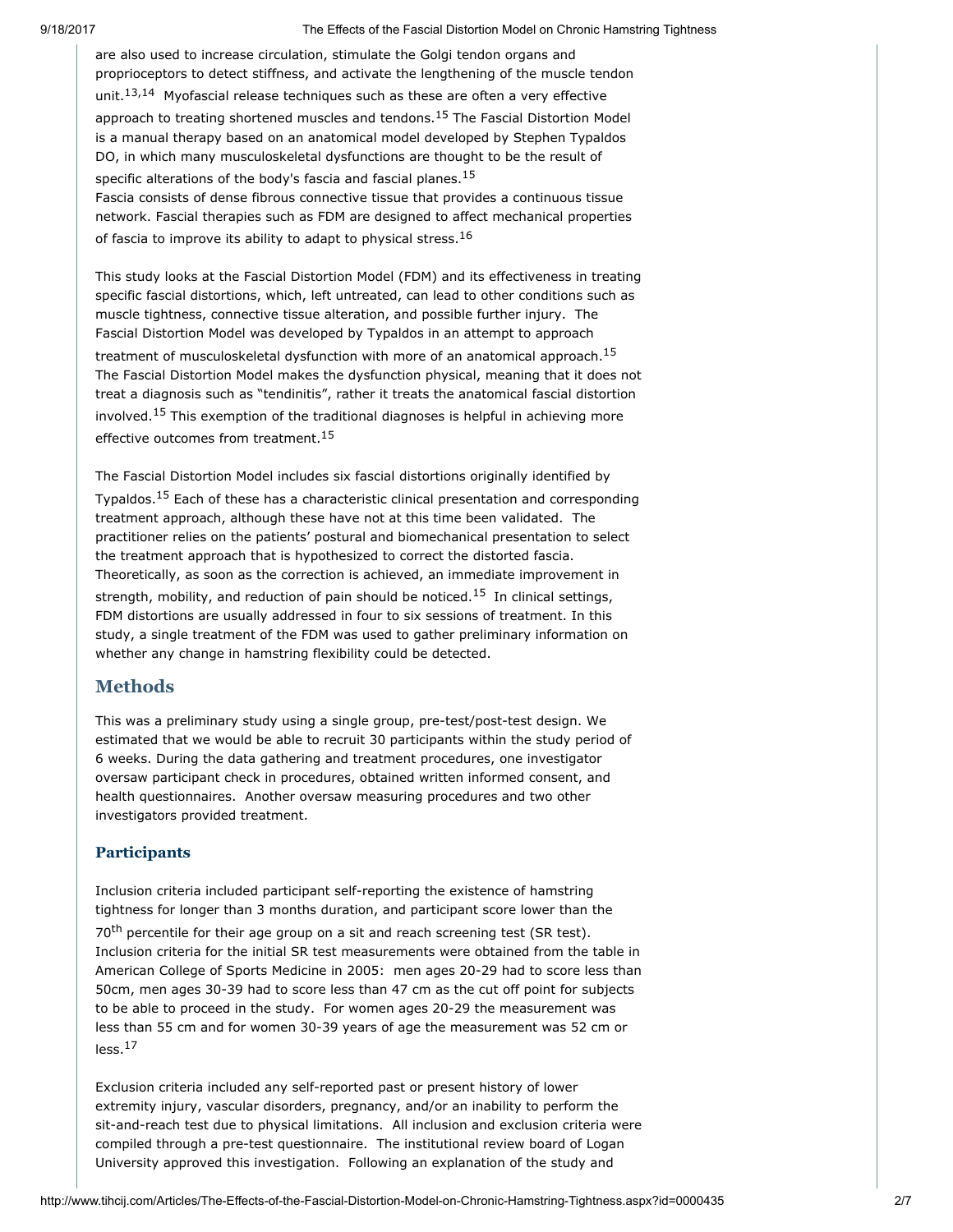FDM technique, informed consent was obtained.

#### Measurement procedures

The participants began by performing a pre-treatment measurement of the SR test. The SR test was chosen due to its reliability in measuring hamstring flexibility.<sup>18, 19</sup> Other studies have demonstrated SR test R values being consistently over .90, compared to goniometer hamstring flexibility R values ranging from .51 to .89. <sup>20</sup> The SR test in which a fingertips-to-tangent feet distance is measured is probably the most widely used lineal measures of flexibility.<sup>21</sup> SR tests are often used to measure hamstring muscle extensibility in large scale evaluation settings because of the simple procedures and minimal training required to perform the test.<sup>22</sup> Originally the SR test was chosen to be the preferred test for standard fitness tests, personal fitness tests, such as the President's Challenge, and health related fitness programs.<sup>22</sup> Additionally the SR is included in most of these fitness tests because it is believed that measuring and maintaining hamstring extensibility may prevent injuries such as chronic musculoskeletal dysfunction, low back injuries, postural deviations, gait limitations, and risk of falling.<sup>23</sup>

The participants were placed in a seated position with their legs fully extended and feet placed flat against the device. The measurement apparatus consisted of a metal box with an extension of a metal measuring stick on the superior portion of it. Participants were instructed to sit up as straight as possible, and while placing one hand on top of the other with third digits overlapping, each participant was then asked to approximate third digits over the sliding bar attached to extended measuring stick . The participants were asked to slowly bend through the waist, not the lumbar spine, and move the sliding bar far as possible and then to pause for measurement. The examiner refrained from providing any encouraging remarks or feedback during the SR test.

Three measurements in centimeters were taken, each at the furthest point that the sliding rift reached. The average of all three were calculated and recorded. Following the initial SR measurement, the participants were assigned to a treatment table where they were instructed by an examiner to demonstrate to them where they felt pain and/or tightness in their hamstring.

#### Treatment procedure

After the pretest measurements were taken, the specific treatment was determined by another researcher, following the protocols described by Typaldos.<sup>15</sup> The identified distortions were then treated with standard protocol as defined by the FDM. Specific pressures, hand contacts, and motions used for treatment correlate to the identified distortion .FDM treatment techniques are characterized by either a thumb or whole hand contact, usually with a precise, aggressive pressure. Immediately following the treatment, the participants repeated the functional screening test as well as the SR test as described previously.

#### Data analysis

Participants completed written informed consent prior to data collection. They then completed the prescreen questionnaire that determined inclusion/exclusion criteria. Once deemed eligible, their age and gender were recorded and they proceeded to the SR test and the measurements were recorded. The treating investigator recorded their main complaint, patient presentation, as well as which distortions were found and treated. All measurements were taken on site and all calculations were performed in real time on site. Table 1 consists of participant ID, gender, age, distortions they presented with, and pre and post treatment individual values as well as the average and overall change.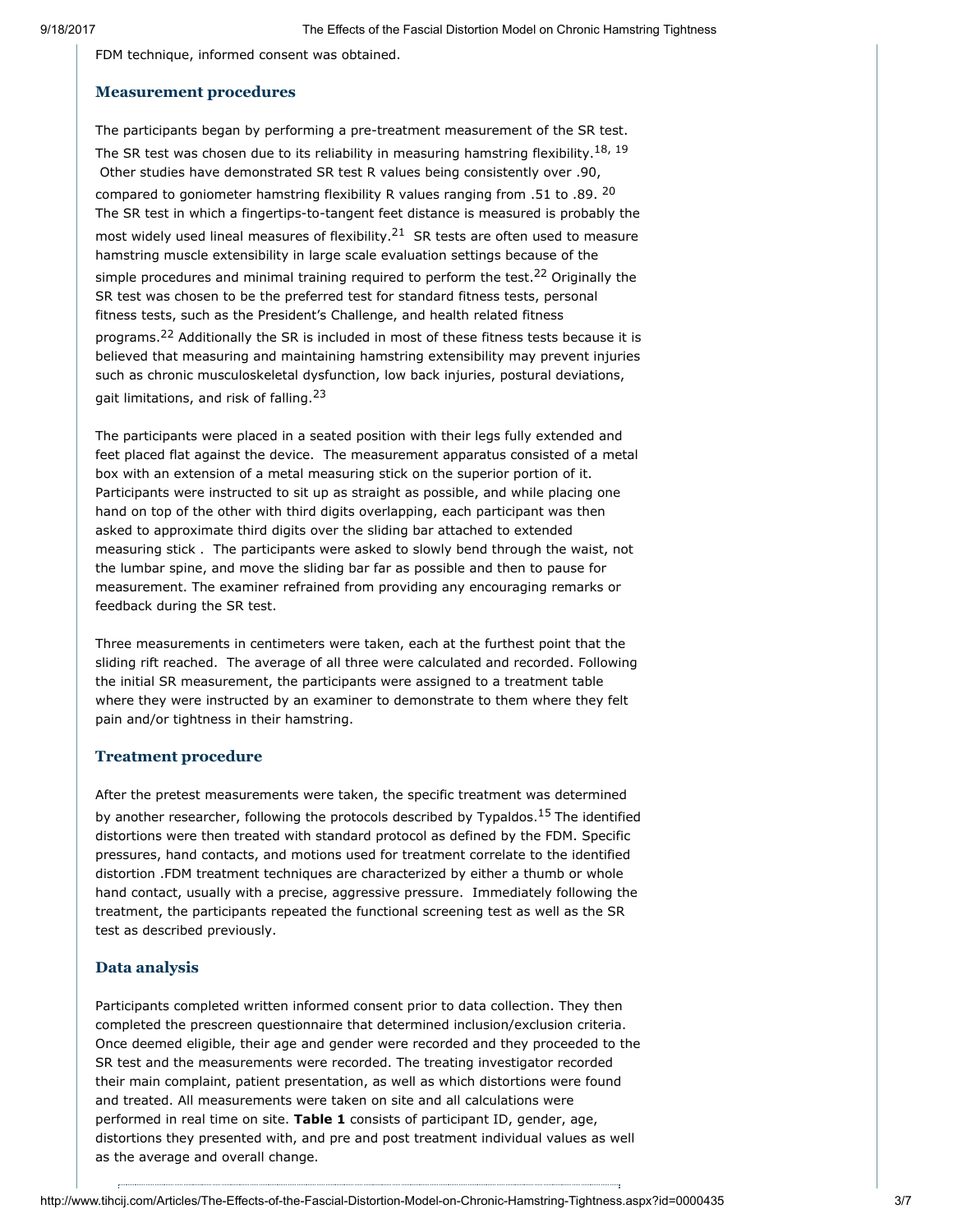Table 1. Mean values comparing the pre- and post-intervention scores of the Sit-and-Reach tests with associated distortions.

| ID               |   |    | <b>Gender Age Pre-test</b><br>$mean*$ |               | <b>Distortion Post-test</b><br>$mean*$ | <b>Pre- to Post-</b><br><b>Change</b> |
|------------------|---|----|---------------------------------------|---------------|----------------------------------------|---------------------------------------|
| 42               | М | 24 | 35                                    | <b>CONT</b>   | 42                                     | 6                                     |
| 22               | M | 23 | 44                                    | <b>CYL</b>    | 45                                     | $\mathbf{1}$                          |
| 23               | M | 48 | 21                                    | <b>CYL</b>    | 31                                     | 10                                    |
| 28               | M | 25 | 32                                    | <b>CYL</b>    | 39                                     | 8                                     |
| 31               | F | 26 | 48                                    | <b>CYL</b>    | 52                                     | 4                                     |
| 34               | M | 33 | 48                                    | <b>CYL</b>    | 51                                     | 2                                     |
| 38               | F | 24 | 38                                    | <b>CYL</b>    | 46                                     | 8                                     |
| 39               | F | 24 | 54                                    | <b>CYL</b>    | 63                                     | 9                                     |
| 43               | F | 24 | 33                                    | <b>CYL</b>    | 40                                     | 6                                     |
| 37               | M | 29 | 29                                    | CYL/FOLD      | 34                                     | 6                                     |
| 15               | F | 23 | 55                                    | <b>HTP</b>    | 57                                     | 2                                     |
| 30               | F | 23 | 35                                    | <b>HTP</b>    | 44                                     | 8                                     |
| 05               | F | 31 | 51                                    | TB            | 64                                     | 13                                    |
| 07               | M | 30 | 37                                    | TB            | 41                                     | 3                                     |
| 09               | F | 23 | 47                                    | TB            | 58                                     | 11                                    |
| 13               | M | 25 | 43                                    | TB            | 47                                     | 5                                     |
| 17               | M | 25 | 40                                    | TB            | 43                                     | 3                                     |
| 18               | F | 26 | 34                                    | TB            | 47                                     | 13                                    |
| 20               | M | 20 | 33                                    | TB            | 44                                     | 11                                    |
| 24               | F | 24 | 42                                    | <b>TB</b>     | 48                                     | 7                                     |
| 25               | F | 23 | 52                                    | TB            | 57                                     | 5                                     |
| 29               | F | 26 | 49                                    | TB            | 59                                     | 10                                    |
| 32               | M | 27 | 35                                    | TB            | 43                                     | 8                                     |
| 33               | F | 27 | 37                                    | TB            | 43                                     | 6                                     |
| 41               | M | 42 | 33                                    | TB            | 37                                     | 4                                     |
| 08               | F | 23 | 52                                    | TB/CONT       | 57                                     | 5                                     |
| 27               | M | 24 | 31                                    | TB/CYL        | 36                                     | 5                                     |
| 35               | M | 26 | 32                                    | TB/CYL        | 46                                     | 13                                    |
| 03               | F | 24 | 53                                    | TB/CYL/HTP 60 |                                        | 7                                     |
| 11               | F | 25 | 29                                    | TB/HTP        | 34                                     | 5                                     |
| 40<br>27<br>mean |   |    | 47                                    | 7             |                                        |                                       |

## **Results**

Based on this study's inclusion and exclusion criteria, thirty participants aged 20-48 years qualified as subjects and successfully completed the pre and post treatment SR tests (mean age, 27). The average pre-treatment SR test score was 40 cm. The average post treatment SR test score was 47 cm. The mean SR test score increased 7 cm. This change represents a 15% average increase in length after respective FDM treatment of the presenting distortion.

The majority of the participants fell into the age group of 20-29. Of the 30 participants, only 4 participants were 30 or older (1 female, 3 males). Triggerband distortions were associated with the greatest change from pre to post treatment

http://www.tihcij.com/Articles/The-Effects-of-the-Fascial-Distortion-Model-on-Chronic-Hamstring-Tightness.aspx?id=0000435 4/7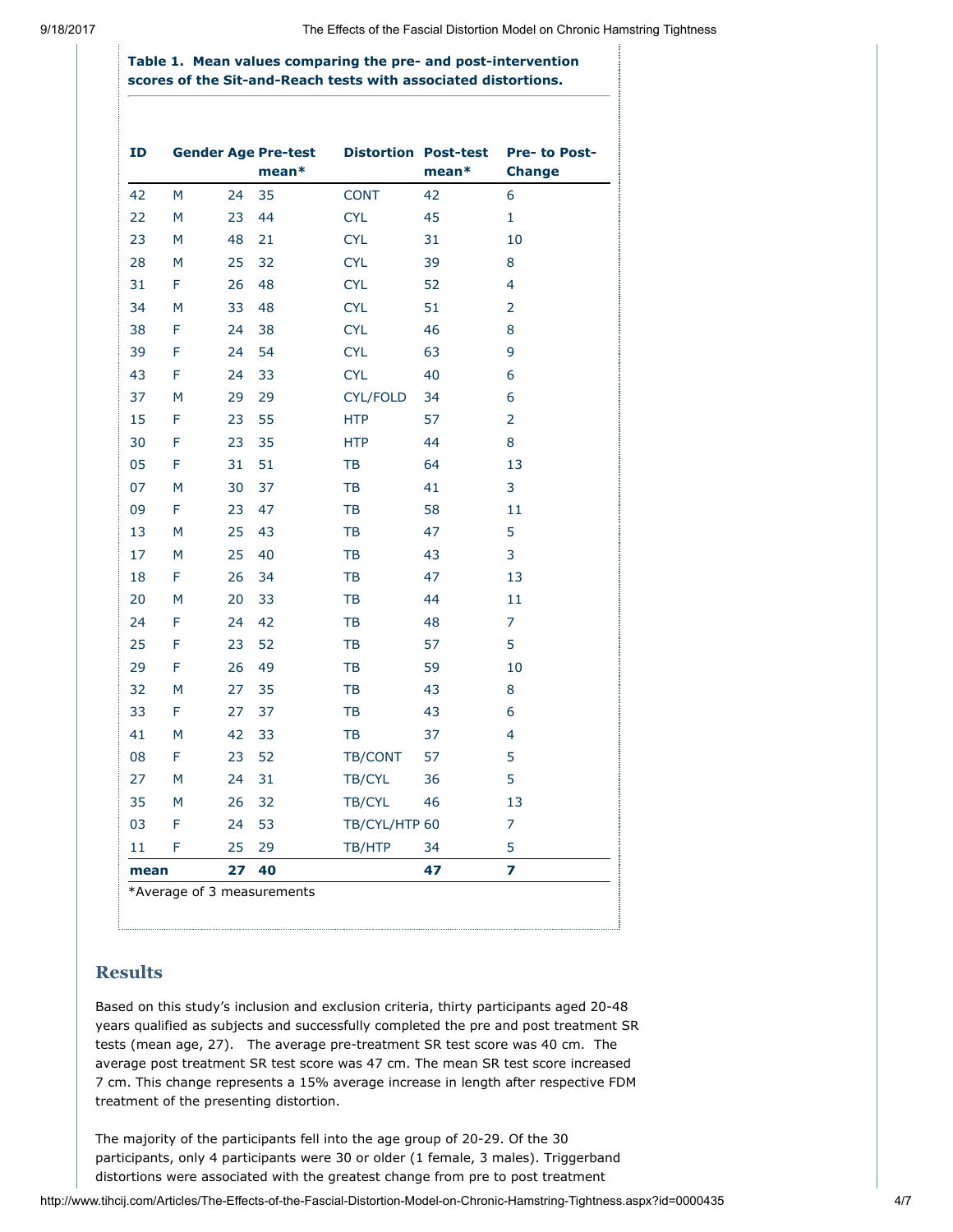measurements. Of the 30 participants, 18 presented with Triggerband distortions, 12 presented with Cylinder distortions, 3 presented with a HTP distortions, 1 participant presented with a Folding distortion, 2 presented with a Continuum distortions, and 0 participants presented with a Tectonic distortion.

## **Discussion**

Several fields of manipulative therapy such as chiropractic, acupuncture, structural integration, and osteopathy have hypothesized for some time that fascia plays a key role in the mechanisms of pain and dysfunction. $^{24}$  Of all the different types of tissues and cells involved in musculoskeletal kinetics and dysfunction, fascia has received very little scientific attention. <sup>24</sup> Fascia itself is very complex, presenting in the human body in three dimensional, ever changing patterns that can only fully be appreciated in living tissue, and even now, its role in human health, disease, and dysfunction is uncertain.<sup>25</sup> In spite of that, fascia is likely a major, although poorly understood player, in musculoskeletal biomechanics and function.<sup>24</sup>

After analyzing the data corresponding to this study, we were able to determine that a single treatment with FDM has a positive effect on hamstring flexibility and surrounding soft tissue structures, regardless of which fascial distortions were indicated by the participant and treated. Without a comparison group is it difficult to say for sure or not if the differences in post treatment measurements were due to the treatment intervention, effects of hamstring stretching for the SR test measurements, or other common factors within the study. Other studies on fascia and its properties have suggested that the mechanical forces generated by manual therapies, such as FDM, may stimulate fascial mechanoreceptors, which may, in turn, trigger tonus changes in connected skeletal muscle fibers.<sup>16</sup>

# Limitations

There were several limitations of this study. The sample size of thirty was small, and there were no differentiations in gender, age or athletic ability. There was also no placebo treatment or comparison group so there is no way to know if the results are due to the FDM treatment or other factors. In addition, we used a sample of convenience with no power calculation. Post-treatment SR scores were obtained immediately after treatment so it is unknown for how long the flexibility lasts or if a specific number of treatments with the FDM would achieve more permanent effects. A final limitation in this study is the failure to have one practitioner consistently providing the treatment.

This study indicated that treatment based on the FDM showed a 6.8 cm increase in SR test scores. A similar study by Barlow et al showed that a single massage treatment on the hamstring muscle group has no effect on the results of the SR test.  $11, 26$  A study by George et al using ART on the hamstrings showed comparable results to this study in that significant increases in hamstring flexibility post treatment were noted.<sup>11</sup>

Future studies on the effects of the FDM on hamstring tightness could be expanded to include larger participant recruitment with a placebo comparison group. Other future comparative studies may include massage, Basic technique hamstring release protocols, ART, or PNF. Future studies could also aim at comparing specific fascial distortions under the FDM and look at comparisons between distortions. More specific populations of participants could also be useful in determining the effect of the FDM on hamstring tightness, performance, and restricted flexibility issues. For example, a future study could be performed that examines the effect treatment with the FDM has on competitive sprinters with a history of hamstring pathology.

## Acknowledgements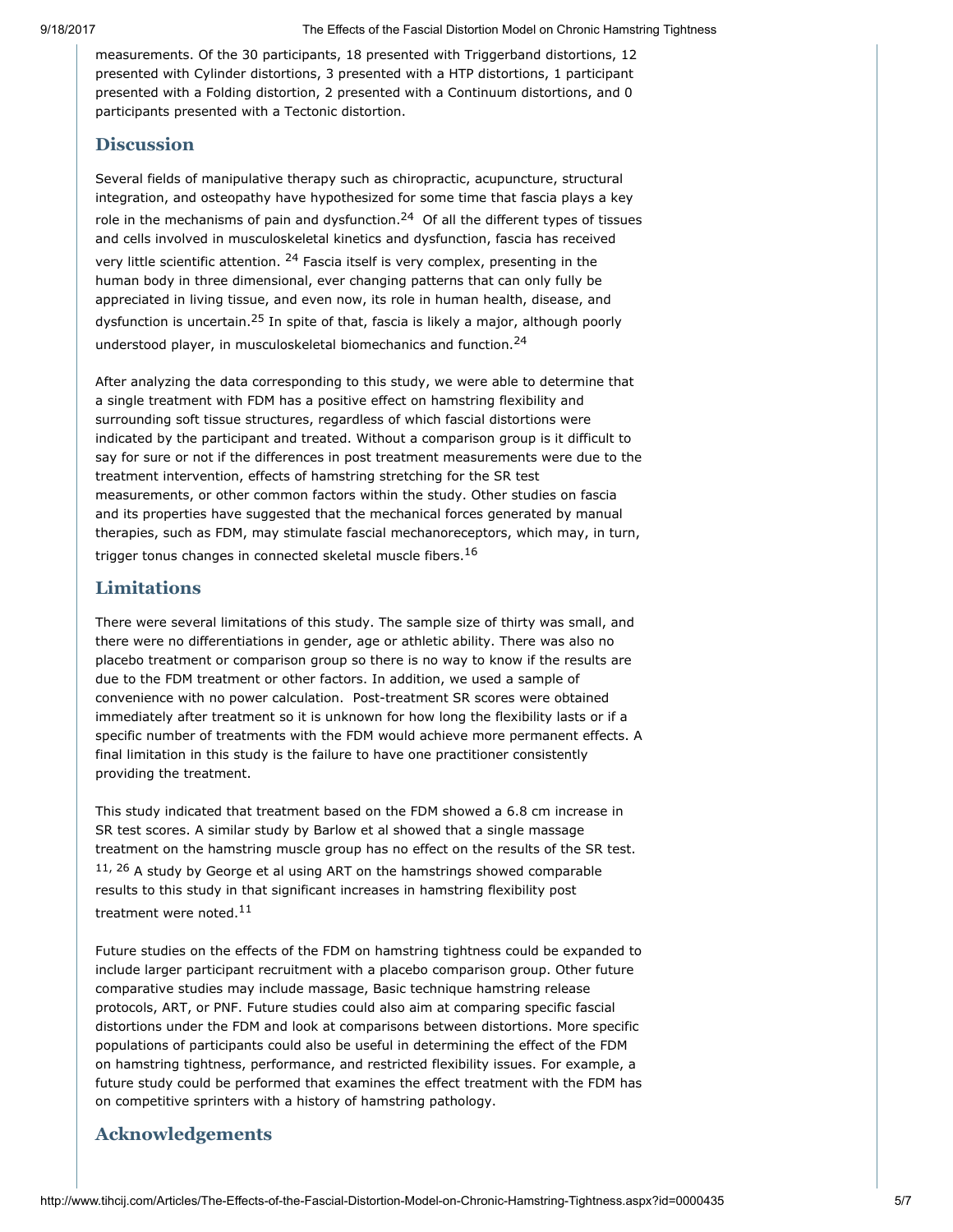9/18/2017 The Effects of the Fascial Distortion Model on Chronic Hamstring Tightness

| <b>References</b>    |                                                                                                                                                                                                                              |
|----------------------|------------------------------------------------------------------------------------------------------------------------------------------------------------------------------------------------------------------------------|
| 1.                   | Erkula G, Demirkan F, Kilic BA, Kiter E. Hamstring shortening in healthy adults. J<br>Back Musculoskelet Rehabil 2002;16:77-81.                                                                                              |
| 2.<br>1994;22:262-6. | Jonhagen S, Nemeth G, Eriksson E. Hamstring injuries in sprinters: the role of<br>concentric and eccentric hamstring muscle strength and flexibility. Am J Sports Med                                                        |
| 3.                   | Funk D, Swank AM, Adams KJ, Treolo D. Efficacy of most heat pack application over<br>static stretching on hamstring flexibility. J Strength Cond Res 2001;15:123-6.                                                          |
| 4.                   | Gleim G, McHugh P. Flexibility and Its Effects on Sports Injuries and Performance.<br>Sports Med 1997 Nov. 24 (5) 259-299.                                                                                                   |
| 5.<br>$26(1):57-61.$ | Risa Iwasaki, PT, Ginga Yokoyama, PT, Tomotaka Suzuki, PT, MS. Lumbar extension<br>during stoop lifting is delayed by the load and hamstring tightness. J Phys Ther Sci 2014;                                                |
| 6.                   | Hopper D, Deacon S, Das S, Jain A, Riddell D, Hall T, Briffa K. Dynamic soft tissue<br>mobilisation increases hamstring flexibility in healthy male subjects. Br J Sports Med<br>2005;39:594-598.                            |
| 7.<br>8.             | Spernoga SG, Uhl TL, Arnold BL, Gansneder BM. Duration of maintained hamstring<br>flexibility after a one-time modified hold-relax stretching protocol. J Athl Train 2001;36:44-                                             |
| 8.                   | Funk DC, Swank A, Mikla BM, Fagan TA, Farr BK. Impact of prior exercise on<br>hamstring flexibility: a comparison of proprioceptive neuromuscular facilitation and static<br>stretching. J Strength Cond Res 2003;17:489-92. |
| 9.                   | Weijer VC, Gorniak GC, Shamus E. The effect of static stretch and warm-up exercise on<br>hamstring length over the course of 24 hours. J Orthop Sports Phys Ther 2003;33:727-33.                                             |
| 10.                  | Bayliss AJ, Klene FJ, Loghmani MT Treatment of a patient with post-natal chronic<br>calf pain utilizing instrument-assisted soft tissue mobilization: a case study. J Man Manip<br>Ther. 2011: 19(3): 127-134.               |
| 11.                  | George J, Tunstall A, Tepe R, Skaggs C. The effects of active release techinique on<br>hamstring flexibility: a pilot study. J Manipulative Physiol Ther 2006: 29: 224-7.                                                    |
| 12.                  | Threlkeld J. The effects of manual therapy on connective tissue. Physical Ther<br>1992;72(12): 893-902.                                                                                                                      |
| 13.                  | Lim K,, Nam H, Jung K. Effects on hamstring muscle extensibility, muscle activity,<br>and balance of different stretching techniques. J Phys Ther Sci 2014;26:209-213.                                                       |
| 14.                  | Wiemann K, Hahn K. Influences of strength, stretching and circulatory exercises on<br>flexibility parameters of the human hamstrings. Internat J Sports Med 1997;5(18):340-346.                                              |
| 15.                  | Typaldos S. Introducing the fascial distortion model. Amer Acad Osteopath                                                                                                                                                    |

1994;4(2):14-36.